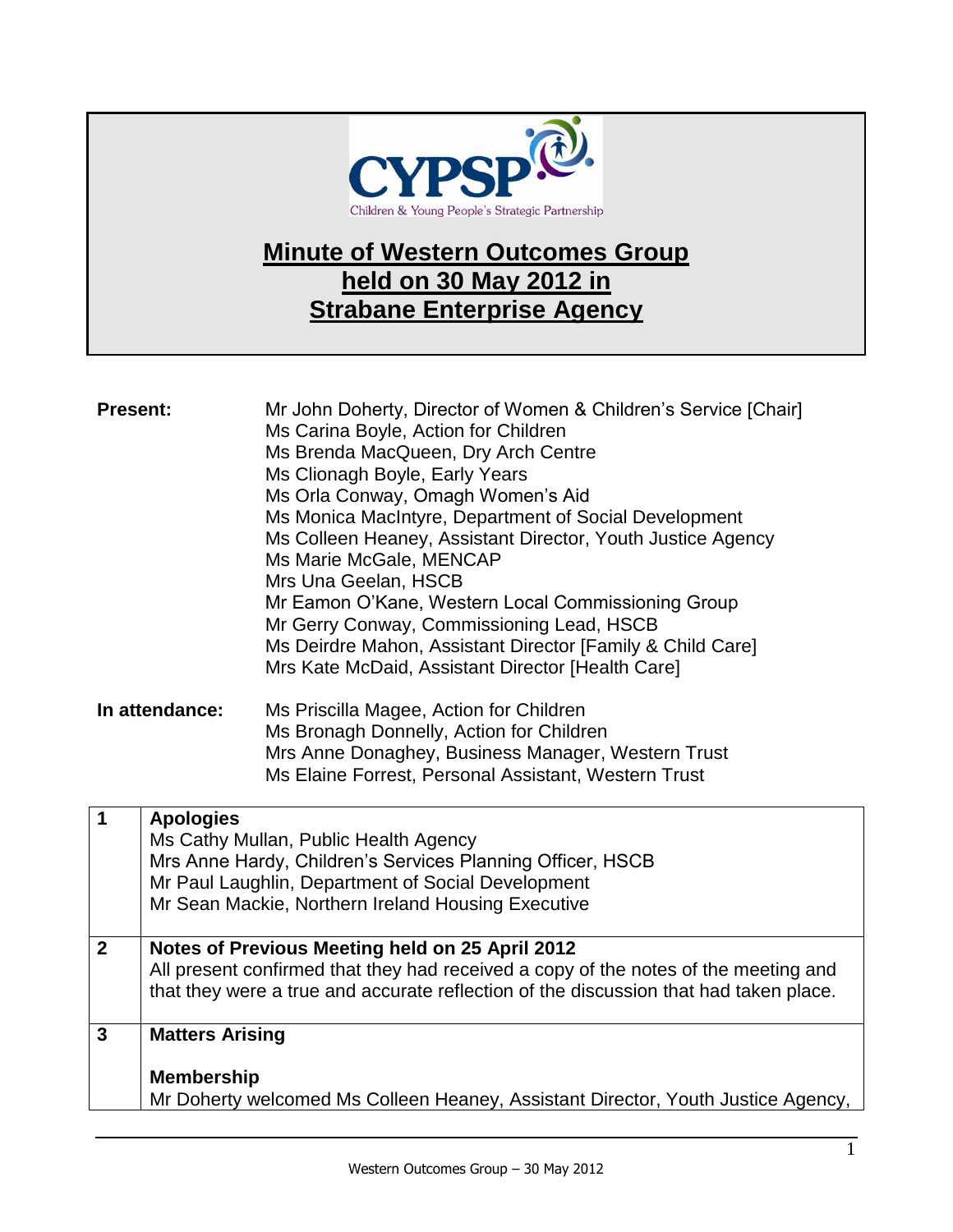|                         | to the meeting. He advised members that Ms Maura Mason, Co-ordinator, Western<br>Area Child Care Partnership, would also be joining the Western Outcomes Group.                                                                                                                                                                                                                                                                                                                                                                                                                                                                                                                             |
|-------------------------|---------------------------------------------------------------------------------------------------------------------------------------------------------------------------------------------------------------------------------------------------------------------------------------------------------------------------------------------------------------------------------------------------------------------------------------------------------------------------------------------------------------------------------------------------------------------------------------------------------------------------------------------------------------------------------------------|
|                         | Mr Doherty confirmed that District Council and PSNI representation was being taken<br>forward on a regional basis and nominations continued to remain outstanding.                                                                                                                                                                                                                                                                                                                                                                                                                                                                                                                          |
| $\overline{\mathbf{4}}$ | <b>Parenting Forum</b><br>Mr Doherty welcomed Ms Maria Herron, Parenting NI, to the meeting.                                                                                                                                                                                                                                                                                                                                                                                                                                                                                                                                                                                                |
|                         | Ms Herron advised that following a recruitment campaign, 24 parents [21 women and<br>4 men] from across the Trust, had joined the Parents Advisory Group and the first<br>meeting had taken place in March 2012. She advised that parents had discussed<br>how outcomes could be better improved, the signposting of services, equity in<br>services across the Trust, and gaps in services for teenagers. Ms Mahon said she<br>would be interested to hear examples of what services parents would like to see<br>provided for adolescents. Ms Herron agreed to raise this at the next meeting. She<br>distributed copies of a report on the consultation with the Parents Advisory Group. |
|                         | Mr Doherty agreed that Ms Herron could share copies of the finalised action plan with<br>the Parents Advisory Group at their next meeting scheduled for 13 June 2012 as the<br>action plan would be adopted by the Children and Young People's Strategic<br>Partnership at their meeting on 11 June 2012.                                                                                                                                                                                                                                                                                                                                                                                   |
|                         | Ms Herron suggested that parents could be invited to join the Western Outcomes<br>Group in the future. Mr Doherty said that invitations could also be extended to young<br>people to join the group in the near future. Ms Herron withdrew from the meeting.                                                                                                                                                                                                                                                                                                                                                                                                                                |
| 5                       | <b>Draft Action Plan</b><br>Mr Doherty thanked members of the sub group who had met on 17 May 2012 to<br>begin to populate the action plan.                                                                                                                                                                                                                                                                                                                                                                                                                                                                                                                                                 |
|                         | Mr Doherty advised that today's meeting would be dedicated to agreeing the content<br>of the final draft of the action plan for submission to the Children and Young People's<br>Strategic Partnership by the deadline of 31 May 2012. He reminded members that<br>the template and its relevant headings were regionally agreed and could not be<br>altered.                                                                                                                                                                                                                                                                                                                               |
|                         | Mrs Donnelly undertook to make the changes on her laptop as they were agreed.<br>The following overarching statement of the Western Outcomes Group was adopted<br>by members:-                                                                                                                                                                                                                                                                                                                                                                                                                                                                                                              |
|                         | The Western Outcomes Group will promote better outcomes for children by<br>supporting parents and carers in their role as they nurture their children's<br>physical, social, emotional and intellectual development. We will strive to<br>reduce inequalities by working together to create communities where children,<br>young people and families are safe and secure and can reach their full<br>potential.                                                                                                                                                                                                                                                                             |